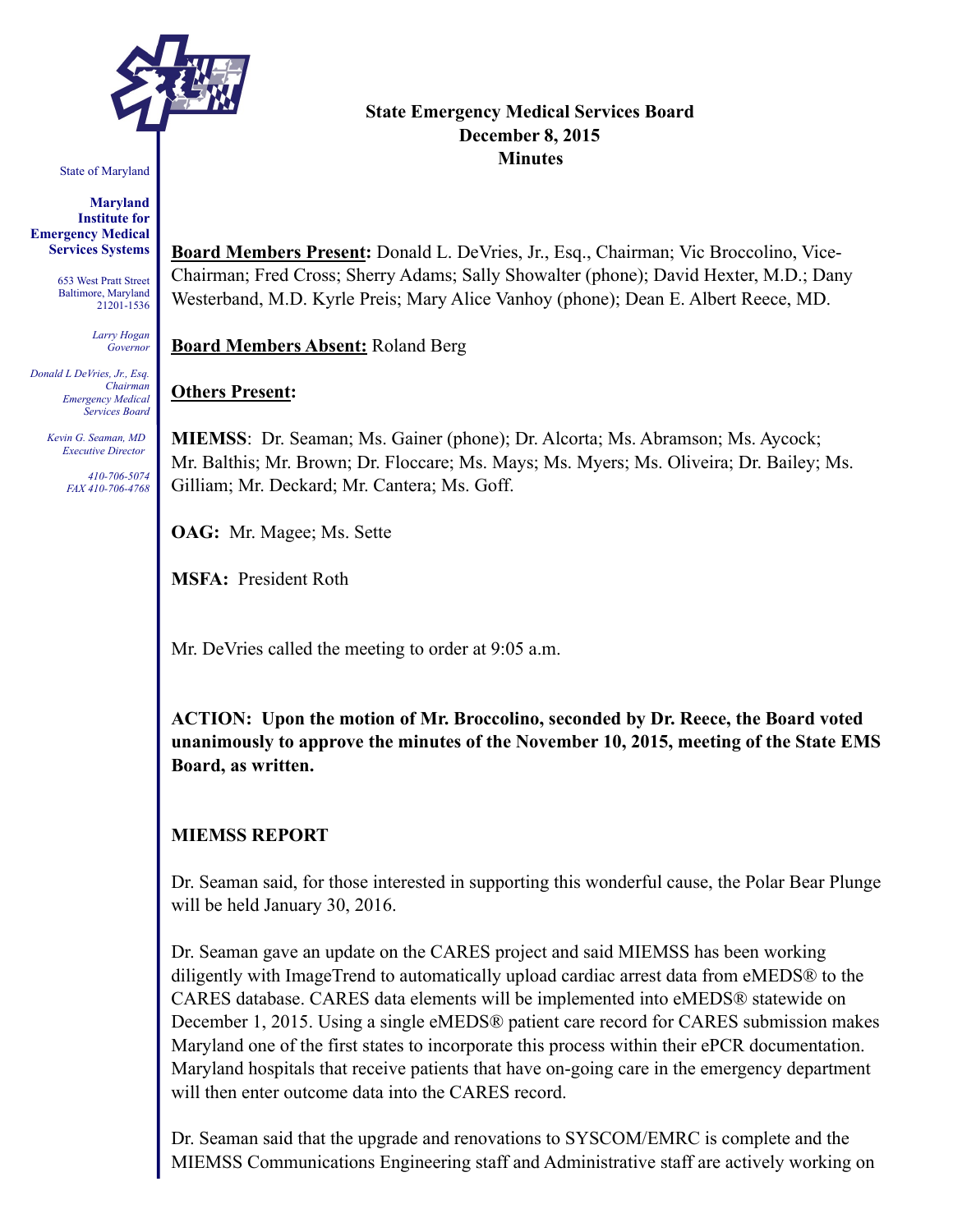the upgrade to the Statewide EMS Communications Systems Project.

## **MSFA:** President Roth

President Roth said he has participated in the Polar Bear Plunge event for the last six years and added that his son is a Special Olympics athlete. On Friday, January 29th, there will be a Fire/Rescue/EMS plunge at 12:30pm.

President Roth thanked MIEMSS and all of the partners for attending the MSFA Executive Committee on Saturday, December 5, 2015 in Berlin, MD.

The MSFA Convention committee met with the Mayor of Ocean City to discuss the 2016 MSFA convention. The air show will take place the first weekend of the convention, so MSFA advises to book hotels early. Safety matters for the mass gathering of first responders during the convention were also discussed.

President Roth announced that the MSFA Legislative Reception is scheduled for January 19, 2016 from 5:00pm – 7:00pm in West Room One at the Miller Office Conference Center in Annapolis. It is anticipated that a side by side burn demonstration (one with and one without sprinklers) will be available to show to the legislators. President Roth extended an invitation to the EMS Board and MIEMSS staff to attend the reception. President Roth said proposed legislation to opt out of the residential sprinkler law is forthcoming.

President Roth added that the MSFA has a cancer support network that supports firefighters, EMS and their families. There has been a steady increase of cancers within the firefighter communities; some leading back to the toxins accumulated on running gear. The MSFA continues to promote education on the proper maintenance of running gear.

President Ross said that the LAMSFA President Darby Byrd, whose mother has recently passed away, lost her brother-in-law due to a trailer fire over the weekend.

Chairman DeVries encouraged everyone to support the Polar Bear Plunge and attend the MSFA Holiday Open House.

Chairman DeVries asked Dean Reece to expound on the article regarding Project Feast. Dr. Reece said that for the past 26 years Project Feast is organized by the University of Maryland Medical Students to provide Thanksgiving dinner to Baltimore's underprivileged communities. Each year, students feed about 400 homeless and needy individuals at the Booker T. Washington Middle School in Baltimore, an outreach effort that demonstrates the connection the School of Medicine students feel with their local community. The event is sponsored by the University Student Government Association, the Medical Alumni Association, Hungry Harvest, and the School of Medicine Student Council. Dr. Reece added it is a most gratifying thing to do on Thanksgiving Day.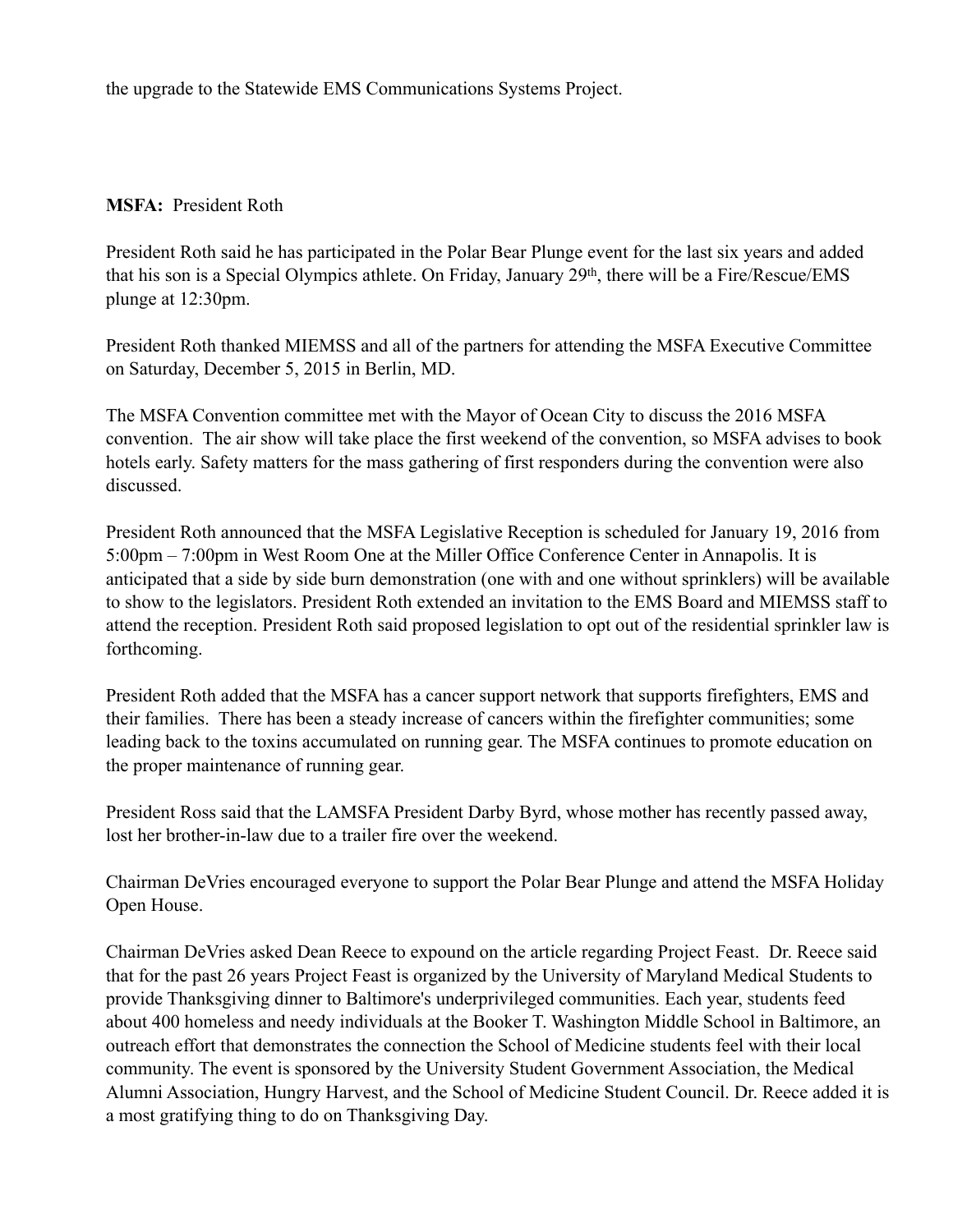## **OLD BUSINESS**

### Maryland Medical Protocols

The proposed updates to the Maryland Medical Protocols were distributed to the members. Dr. Alcorta highlighted some of the additional proposed changes to the Maryland Medical Protocols including the addition of the pediatric sepsis alert, high performance CPR as standard of care, the removal of the impedance threshold device, an adjustment in atropine dosing and the addition of a repatriation protocol for taking patients back to the same hospital, if possible, if the patient had been treated within the last 30days. A proposed pilot program with Sinai Hospital based on the Helsinki model for expediting patient treatment by having a 24/7 Neurologist linked in to the EMS consults in order for the Neurologist to contact the family of the patient. This is Sinai and Baltimore City FD only pilot. Measurement of intervals to be captured will for EMS/EMRC/Neurologist consult and door to needle time at the hospital.

Dr. Hexter recommended and the Board concurred to include "where last admitted" to the repatriation protocol.

Dr. Hexter commended Dr. Alcorta and the Protocol Review Committee for on the research pilot programs; adding the programs that work and rejecting those programs that do not work.

# **ACTION: Upon the motion of Mr. Broccolino, which was seconded by Dr. Reece, the Board voted unanimously to approve the proposed changes to the 2017 Maryland Medical Protocols.**

## **NEW BUSINESS**

### Protocol Review Committee By-laws

The Protocol Review Committee By-laws discussion was tabled until the EMS Board members have the opportunity to review.

### COMAR 30.02.02.05

Ms. Sette provided the draft proposed revisions to COMAR 30.02.02.05 regarding examinations and reexaminations for EMS providers. Ms. Sette said this particular regulation removes perceived barriers addressing time limits other requirements regarding testing and re-testing for ALS and BLS providers. Ms. Sette said in the proposed regulation brackets [] indicate language to be removed and italics indicate new language.

Mr. DeVries said it was recommended by the EMS Board Committee on National Registry Testing to change the regulation allow more flexibility between taking a course and testing for licensure.

**ACTION: Upon the motion of Dr. Westerband, which was seconded by Ms. Showalter, the Board voted unanimously to approve the proposed changes with the suggested grammatical changes to COMAR 30.02.02.05.**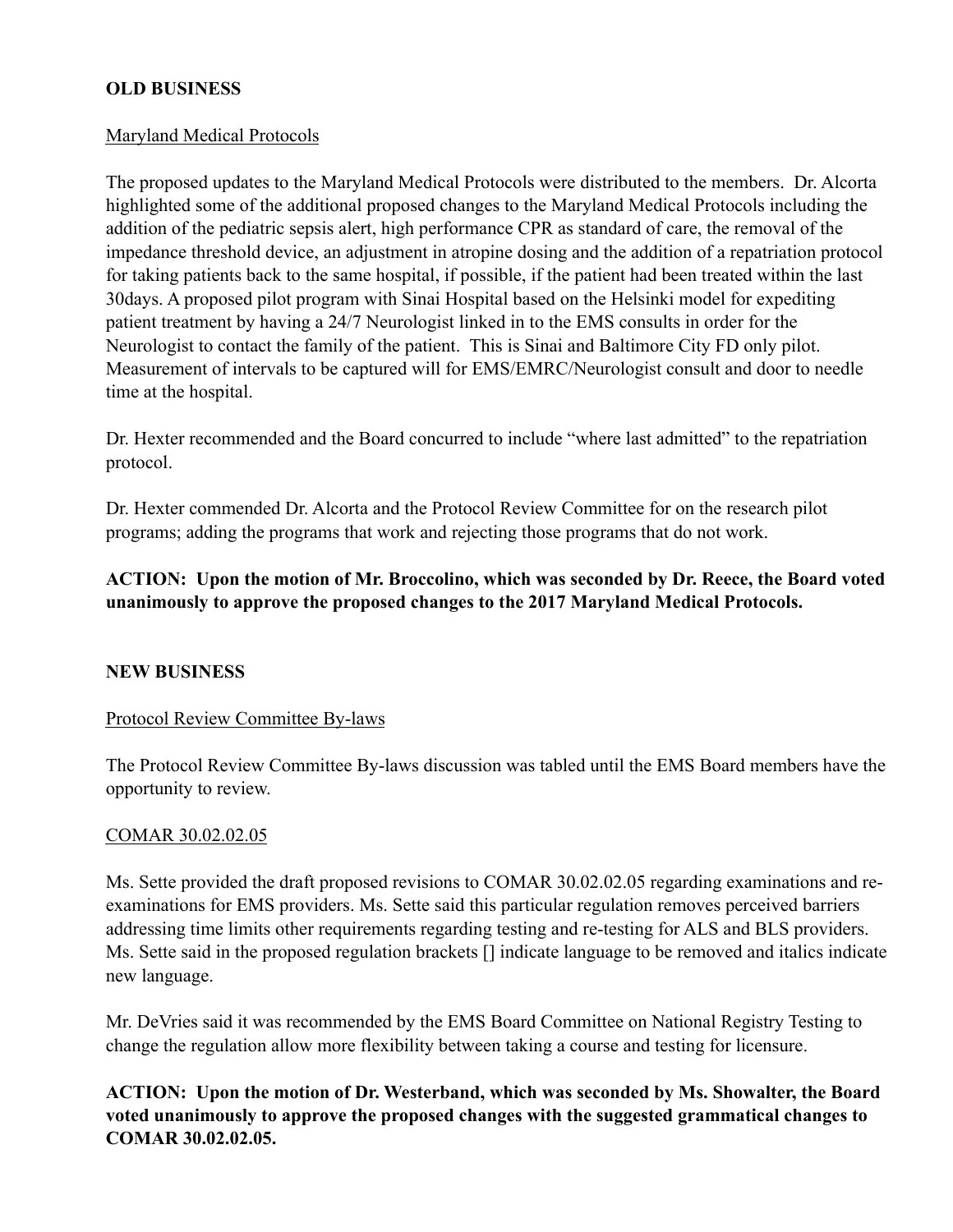# **Upon the motion of Dr. Westerband, seconded by Dr. Hexter, the Board voted unanimously to adjourn to closed session.**

The purpose of the closed session was to carry out administrative functions under State Government Article §10-502 (b), to obtain legal advice from counsel under State Government Article § 10-508 (a) 7), and to discuss certain site reviews and maintain certain records and information in confidence as required by Health Occupations Article §14-506 (b) under State Government Article § 10-508 (a) (13).

## **In Closed Session:**

**Board Members Present:** Donald L. DeVries, Jr., Esq., Chairman; Vic Broccolino, Vice-Chairman; David Hexter, M.D.; Sally Showalter (by phone); Dany Westerband, M.D.; Fred Cross; Sherry Adams; Kyrle Preis; Dean E. Albert Reece, MD; Mary Alice Vanhoy (by phone).

# **Board Members Absent:** Roland Berg;

## **Others Present:**

**MIEMSS:** Dr. Seaman; Ms. Goff; Mr. Brown; Mr. Slack; Dr. Alcorta; Ms. Oliveira

**OAG:** Mr. Magee; Ms. Sette.

**MSFA:** President Roth

## **In closed session the Board:**

- 1. Discussed arefresher education program
- 2. Reviewed EMS provider disciplinary actions;
- 3. Discussed commitment to facilitating transition to NREMT.

## **The Board returned to open session.**

## **In Open Session:**

**Board Members Present:** Donald L. DeVries, Jr., Esq., Chairman; Vic Broccolino, Vice-Chairman; David Hexter, M.D.; Sally Showalter (by phone); Dany Westerband, M.D.; Fred Cross; Sherry Adams; Kyrle Preis; Dean E. Albert Reece, MD; Mary Alice Vanhoy (by phone).

# **Board Members Absent:** Roland Berg;